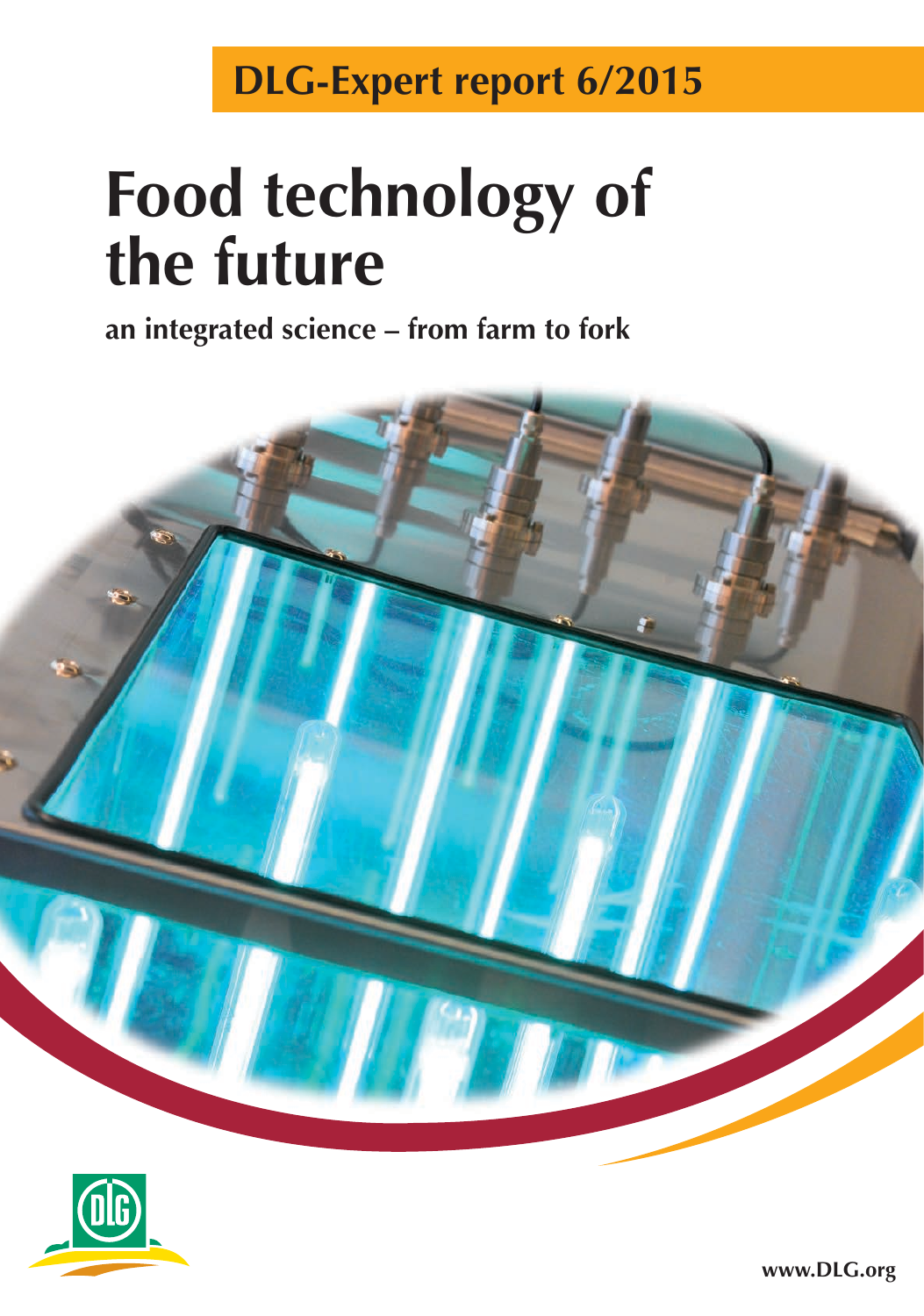Looking into the future not seldom involves extrapolations from the past, so that here too we are faced with the old familiar questions, "where do we come from?" and "where are we going?" Related to the agriculture and food sectors, DARYL LUND answered these questions in 2012 with just a few words. We come from the world of "cheap", "plentiful" and "available" and want to be going to the world of "safe", "healthy" and "nutritious". For him, this situation appears to be a paradigm shift.

Such developments in the market nearly always proceed from two impulses, on the one hand from a science push, and on the other from consumer demand, whereby the latter has always played a substantially larger role in the food sector than in other sectors (HOMAYR, 1987). And the current demand is enormous – the highest possible level of food safety, the greatest possible sensory quality and a maximum of convenience, coupled with far-reaching naturalness and the longest possible shelf life, ideally without refrigeration.

Let us first cast a short look at the two driving forces.

In the year 1986, JÖRG HOMAYR from Nestlé Deutschland gave a talk on the topic "From classic to post-modern food technology". According to his remarks, food technology proceeded from various craft trades and pertinent sciences and has since developed classically in accordance with the Cartesian principle of researching the verifiable details. It is indisputable that the high status of food technology we know today was reached along this path of exact analysis of the individual constituents. However, it is also a known fact that resolution into details is not very helpful when complex problems need to be solved.

In view of this dilemma, it is not surprising that the modern, which was indivisibly connected with belief in progress, had to be relieved by a new epoch – the post-modern – in which alongside purely purpose-oriented, material activity there is an equally important moral and aesthetic dimension, perhaps even a certain kind of nostalgia. In connection with food technology, for HOMAYR in 1987 this meant, "… that we need to think more holistically, in overall terms. We should only do what demonstrably does not cause any harm in the long term. We must learn to live and act in harmony with nature. During enjoyment of food, the aesthetic aspect will develop a new dimension via presentation, odour, taste, exchange of ideas, atmosphere, perhaps also through abstinence and relinquishing cherished bad habits."

If we now take a look at consumers, we can ascertain that here too immense changes have become manifest. Originally, there was probably hardly any other field of life in which humans displayed such conservative behaviour patterns in all cultures and across the millennia as in their diet. As parents passed on their dietary habits on to their children, a vast behaviour continuity developed across generations along with a view termed neophobia, according to which new foods are potentially dangerous. In 1979 WASSERMANN expressed the opinion that this consideration is one of the essential causes of the distinctly conservative structure of our food law right up to the present day.

In the industrialized countries, the current dietary reality, especially among young people, reveals hardly any indication of this traditional behavioural continuity anymore. Instead, parallel with the industrialization of food production, there have been far-reaching shifts in the collective and individual framework conditions, which according to HORX in 1993 are based on sound, socio-demographic changes and technical innovations. And so as early as 1995, on the basis of pertinent market research, the consumer and market research association Gesellschaft für Konsum-, Markt- und Absatzforschung e.V. [GfK, 1995] drew a picture of individualized, multi-optional consumers who increasingly do not want a ready-made life but instead prefer to create their own individual mix from different life concepts. For modern consumers, health, convenience and gourmet orientation are important, but no longer any prototypical dietary styles. Instead, these factors represent possibilities of satisfying the consumers' own individual concepts [BERGMANN, 1999].

MASLOW's hierarchy of needs pyramid, shown in Figure 1, offers an explanation for this lifestyle orientation of consumers or the dominance of motive in social processes. It shows clearly that the needs by which we measure the value of a good change, the more readily this good is available. While the satisfaction of physiological needs forms the base of the pyramid, the next stages comprise safety, esteem and finally self-actualization needs [MASLOW, 1970].

In order to be able to operate successfully on the market in future, it is therefore increasingly important to take into account the full range of factors shown in Figure 2 influencing quality and acceptance of foods and above all to cater to the individual con-

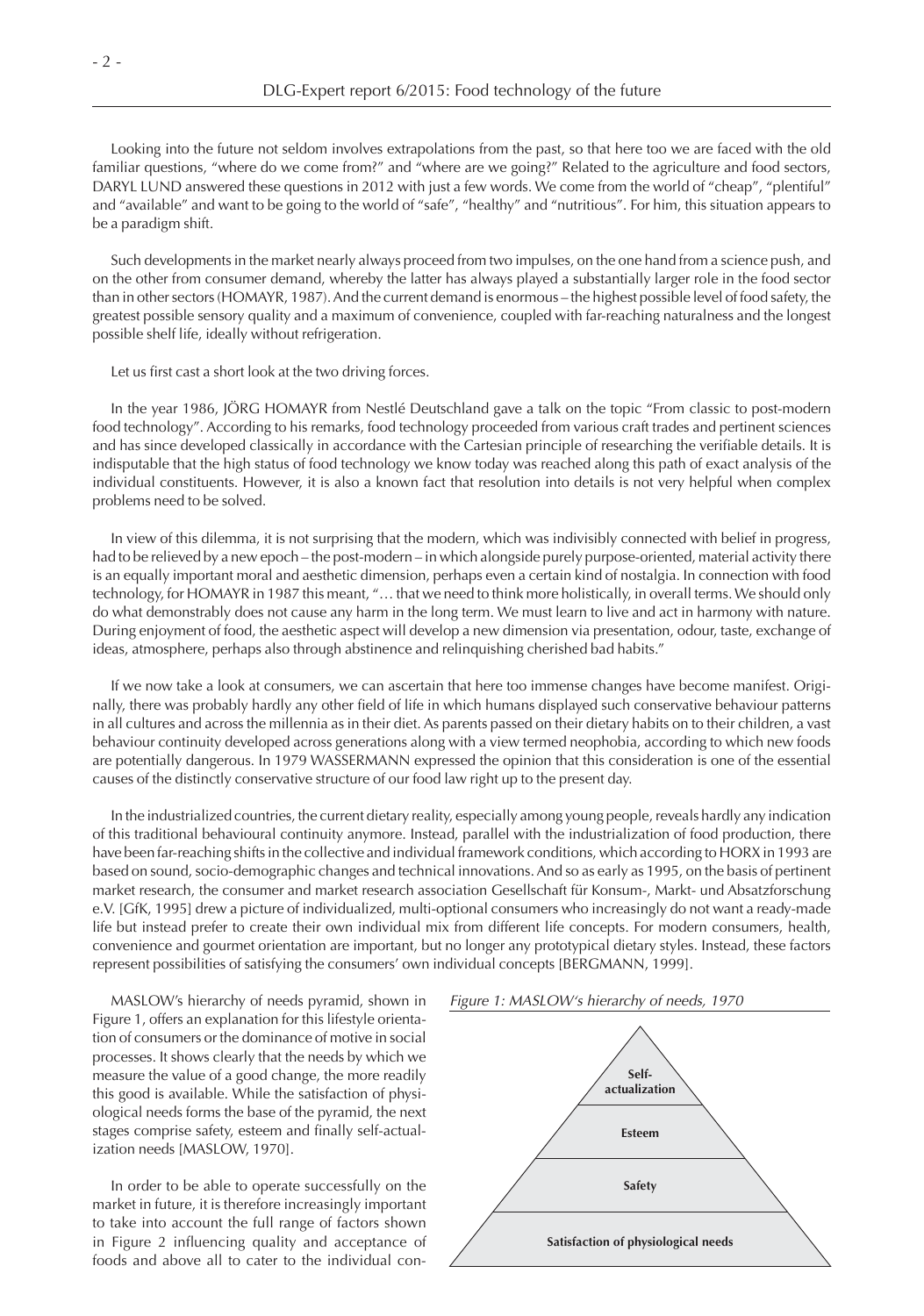sumer needs. However, HOMAYR was thus right in 1987 when he wrote, "Future food technology will (however) be a holistic science covering the marginal areas. Just as BELITZ once said that food chemistry was the chemistry of side reactions, food technology will be the science of integrated inclusion of all relevant marginal areas into the production of foods that the consumer wants and needs."

However, this will only become possible when we finally understand the pro-





duction of foods as an integrated, connected process, a value chain which ranges from the primary producer out on the farm, via food producers and the trade, right up to the consumer, perhaps even right up to the consumer's plate, and that accordingly needs to be consistently structured and implemented.

Catch phrases such as "from farm to fork" or "from producer to consumer" have been around for a long time, but in many situations there is a lack of realization, often attributable to a mutual lack of understanding. Quality that is not already embedded in the raw material – and this applies equally for both plants and animals – cannot be introduced subsequently in the course of the further processing to achieve a marketable finished product. And if we want the gentlest possible processes to be used in processing and at the same time demand correspondingly long shelf lives, it is unrestrictedly true that hygiene commences already in the animal housing unit or in the field. However, translating such requirements into practice starts with mutual understanding about what is actually wanted in each case and why what quality demands are made. On the other hand, it must also be understood where the boundaries lie in the present state of knowledge and technology. Yet there are similar "border issues" not only between the primary producers and the processors, but rather also between the food manufacturers and the trade, as well as between the trade and consumers.

The value chain thus also represents a unique communication chain, along which the call for a transparent food market that has been voiced for a long time now should finally be answered. Two fundamental imperatives apply for this (BUCKENHÜSKES, 2000), namely:

- 1. comprehensive, open, honest, easily understandable and uncoded information, and
- 2. that origin, production and distribution of foods, processes applied in production and the purpose of additives used become transparent and verifiable for interested consumers.

As according to HUMBOLDT´s finding it is not the facts that decide our behaviour, but instead the opinion we have of the facts, communication develops a significance which is still frequently underestimated in the food trade right up to the present day. Indeed weaknesses in communication have a tradition here, whether because communicators frequently only pass on the data that are stipulated by law, or because informing consumers is preferably left to self-appointed experts, or because in advertising traditional procedures are suggested to consumers, although highly technical processes are in fact used [BUCKENHÜSKES, 2000].

As already indicated, however, communication is necessary not only in dealings with consumers, but also within the value chain. One level of communication, which interestingly enough is still frequently neglected, is for example located at the interface between primary production and processing, as for a variety of reasons the original situation of "the producer here, the processing company there" can no longer be maintained. This applies not only with regard to the current requirement regarding traceability. Instead, the processing company must define clear demands it makes of the raw materials, which must then be observed within an also defined quality window by the producer of the said raw materials. Plant and animal breeders, crop growers and animal finishers on the one hand, and processing companies on the other, must therefore enter into more intensive dialogue in order to be able to realize the various requirements for raw materials as optimally as possible. In the medium term it will certainly also be necessary to integrate HACCP concepts into primary plant and animal production so that the hygiene challenges and the ethically imperative and politically demanded sustainability concept can be adequately satisfied [BUCKENHÜSKES, 2004].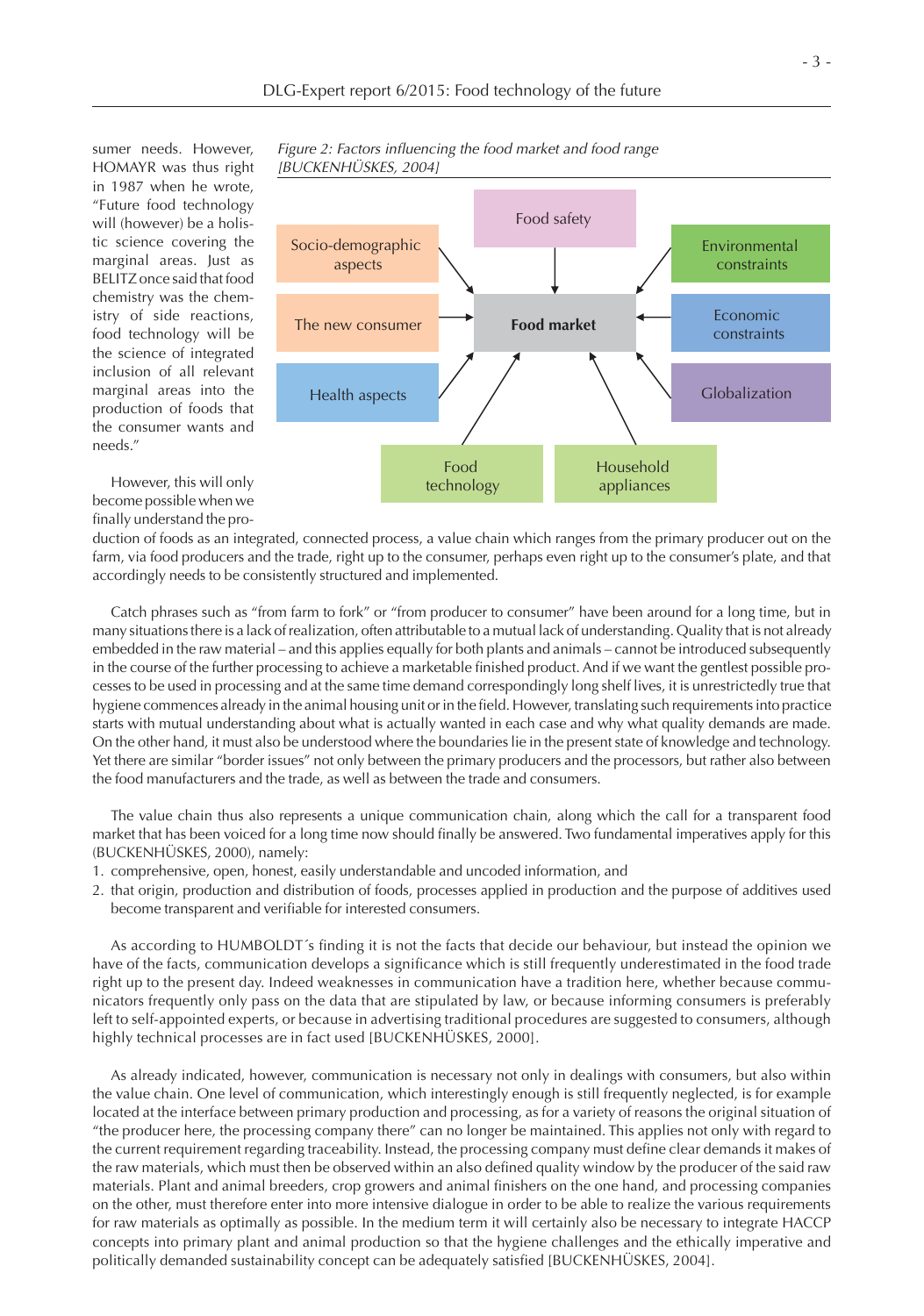#### **Influences of nutritional science**

At present, the fact that our foods are increasingly no longer only being considered solely as nutrient, energy and enjoyment providers, but are also more and more required to satisfy HIPPOCRATES' demand that food should be our medicine and our medicine should be our food is triggering considerable impulses for food technology.

These demands are based on fundamentally new examination methods, including models for recreating the complex operations taking place in the digestive tract, that allow the knowledge of nutritional scientists and medical nutrition specialists about the connections between health and diet and possible preventive measures derived from this to progress at headlong speed. Discussion is currently revolving above all around the significance of ballast substances, the importance of the gut-associated lymphoid tissue including the intestinal flora, and the importance of substances with an anti-oxidative effect, partly in connection with the prevention of cancer diseases and ageing processes. In efforts to translate these findings into products, above all "functional foods" are being launched on the market, but these only represent a kind of transitional station towards personalized nutrition. For the sake of completeness it should be pointed out that despite all expectations made of functional foods, there are also critical voices which query their necessity and/or effectiveness, or that point out that it will never be possible to provide consumers with optimized quality and quantity in food composition, as so far they are not even able to control the calorie component.

#### **Food technology as such**

Although the above remarks appear to draw a different picture, the actual technical and technological aspects naturally remain essential key areas of future food technology, whereby a alongside the need for holistic thinking, the multi-disciplinarity immanent in this topic and hence the need to cooperate with other sectors will become much more important than it has been in the past. This is because satisfaction of the diverse wishes of modern consumers is by no means a trivial matter. Instead, foods that satisfy all consumer requirements are like absolutely high-tech products that can only be produced by involving the full range of technical food science knowledge.

Old as the topic already is, the original core theme of food technology, namely to preserve foods and maintain their quality during defined storage periods, will remain on our agenda. In order to be able to satisfy consumer demand for the lowest possible level of technical treatment, the hurdle theory formulated in 1976 by LEISTNER and RÖDEL (according to which the stability of a product is not achieved by just one single measure, but instead by the interplay of different individual principles known as hurdles), will play a special role, as the negative process-related impacts on product quality can be vigorously countered in this way.

In order to be able to produce product groups such as chilled food, minimally processed food, or sous vide products, both consistent application of the opportunities offered by this hurdle principle and consistent planning and organization along the entire production chain are necessary. This is particularly so as special and elevated demands are made of the raw materials used, the general production hygiene, processes, packaging and packaging materials, and ultimately of traceability and sustainability too. In accordance with the old saying that residues, dirt and microorganisms that don't reach the raw material in the first place don't need to be removed either, the demand for integrating HACCP concepts that are now a firm component of processor operations into the primary production is certainly understandable.

It is certainly possible to answer the question of what technical developments will play a special role in future food technology simply in keywords, and at the same time incompletely. Beyond question, topics such as biotechnology, dynamic and static high-pressure applications, other non-thermal preservation methods, ultrasonic methods and clean room technology are involved here. Essential impulses can also be expected from extrusion technology, homogenizing and emulsifying technology, coating and micro-encapsulation, membrane technology, drying, instantizing and granulation, as well as from areas such as robotronics and process automation.

The development of new or improved methods will receive essential support from the increasing understanding of internal chemical and physical structures of our foods and food systems. In particular rheological aspects, questions of water binding capacity, water structure and water activity, as well as interactions between molecules and micro-aggregates are likely to provide new insights.

Finally, important impulses for food technology are expected from the mathematical/statistical sector, making modulations and simulations as well as complicated structures and processes possible and thus clearer or understandable in the first place. Examples of this are modulations and simulations of individual process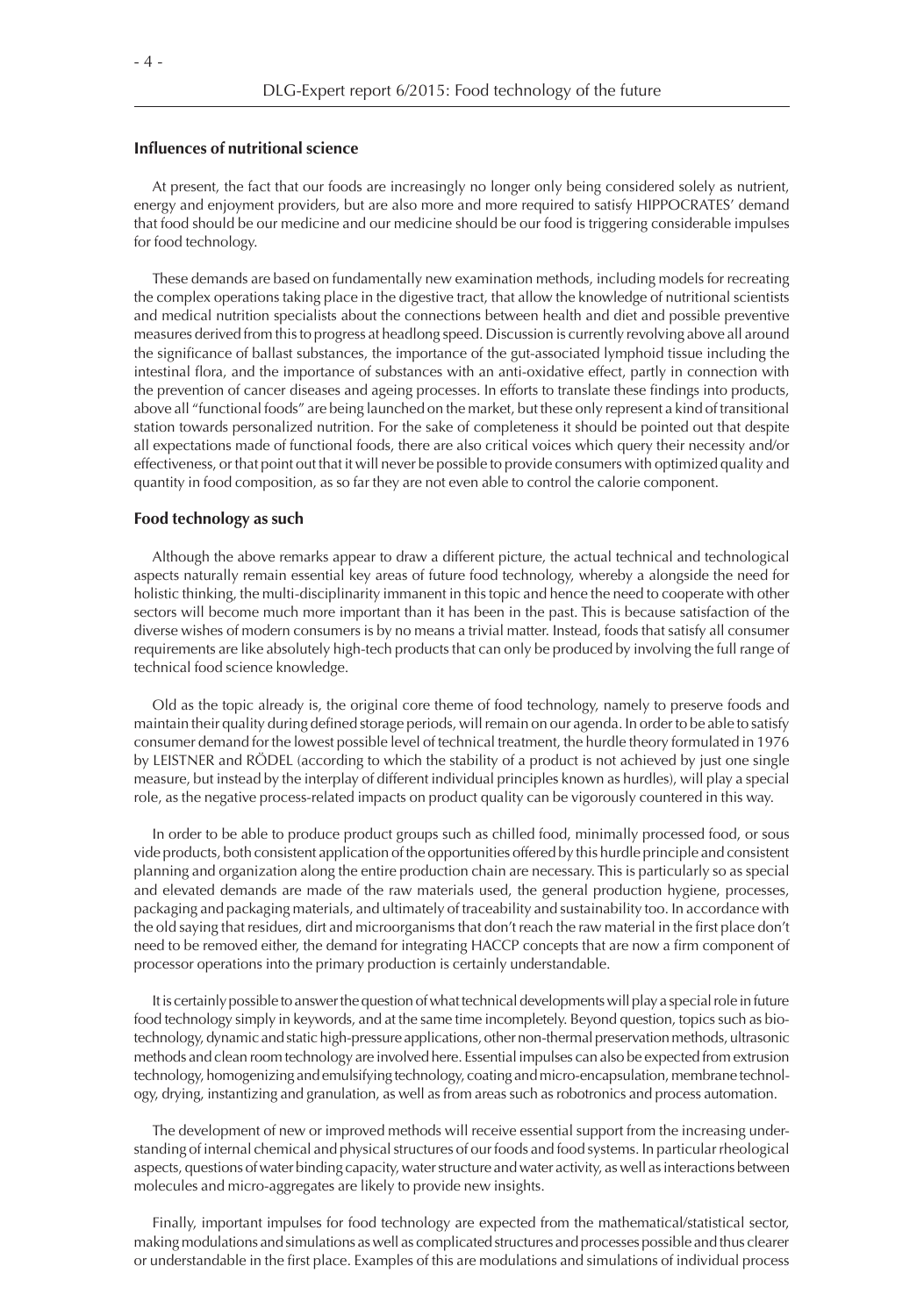steps of complete production lines, or the environmental assessment of material and energy flows. However, models such as neuronal networks also form the basis for understanding the perception of odour and taste and consequently also for developing chemical sensors that can be used for example in quality assurance [MÜLLER et al., 2003]. Such methods also play an increasing role not least within the framework of what is known as predictive modelling and microbiological risk assessment [WHITTING und BUCHANAN, 2001].

#### **Ethics in food technology**

Last but not least, it should be pointed out that food technology in future will have to tackle ethical issues to a far greater extent than has been the case to date. While ethical responsibility has so far addressed above all making a sufficient supply of safe foods available, questions now and in future go substantially further. Knowledge of the globally diminishing drinking water resources alone makes it clear that globalization does not offer any option either for withdrawing from the responsibility for sustainable and resource-conserving production and processing of raw materials. Yes, we must even ask ourselves whether our present-day concepts of food safety and unconditional availability are indeed ethically justifiable at all and for example can be harmonized with the reasonable demand for sustainability, or whether we should not be thinking about new points of reference here too.

One of the basic ethical demands concerning all foods and beverages is that the products produced must be safe in terms of health too. This requirement is set down, for instance, in the German Basic Law, which states in Article 1, Section 1, "Human dignity shall be inviolable. To respect and protect it shall be the duty of all state authority." By "dignity" here we understand both physical and spiritual integrity, from which all the demands of food legislation can then be derived. Even if we can also state with conviction that we have never had such safe foods as we have today, there is still no reason to be satisfied with what has been achieved. Every genuine or supposed food scandal shows that there are possibilities of improving general safety further. And the further development of measuring and analysis methods enables us to identify undesirable properties of raw materials and processes ever more reliably and with increasing accuracy, and then to develop and take measures to avoid theme. Such precautionary or even counter-measures may lie in the organizational sector. They may be of a technical nature or relate to initial and continuing training of staff.

In the context of ethical questions a quite different development can ultimately be seen, although the final consequences of this are not yet really foreseeable. This has to do with demands made of food production that are based in religion or world outlook. Although this is fundamentally nothing new, in recent years substantial momentum has been observed worldwide in the corresponding market segments. The most important of these sectors are organic products, vegetarian products, as well as Kosher and Halal-certified foods. In this connection the reaction of consumers is interesting. In the USA, it is assumed that only about one third of the Kosher products produced are really consumed by Jews. A further third is used by Muslims, whose dietary laws display great similarities. The final third is shared by vegans ("parve" products contain neither meat nor milk) and consumers who are convinced that the strictly religious regulations offer a higher degree of food safety than state specifications and controls can guarantee. And this argument is now being heard ever more frequently outside the USA too.

#### **Concluding remarks**

It appears absolutely safe to assume that in the field of food technology we can continue to expect trail-blazing technical developments that will lead to a further rise in quality, safety, production efficiency and sustainability. It appears substantially more difficult to maintain an overview and assess the complexity of the diverse "marginal areas" and realize these in economically justifiable terms. There is urgent need for action above all in communication – communication between expert colleagues, communication within the product chain from primary production through to the consumer, communication with the trade, public authorities and politicians, but above all communication with consumers too, who we ultimately want to accept and honour the fruits of our labour.